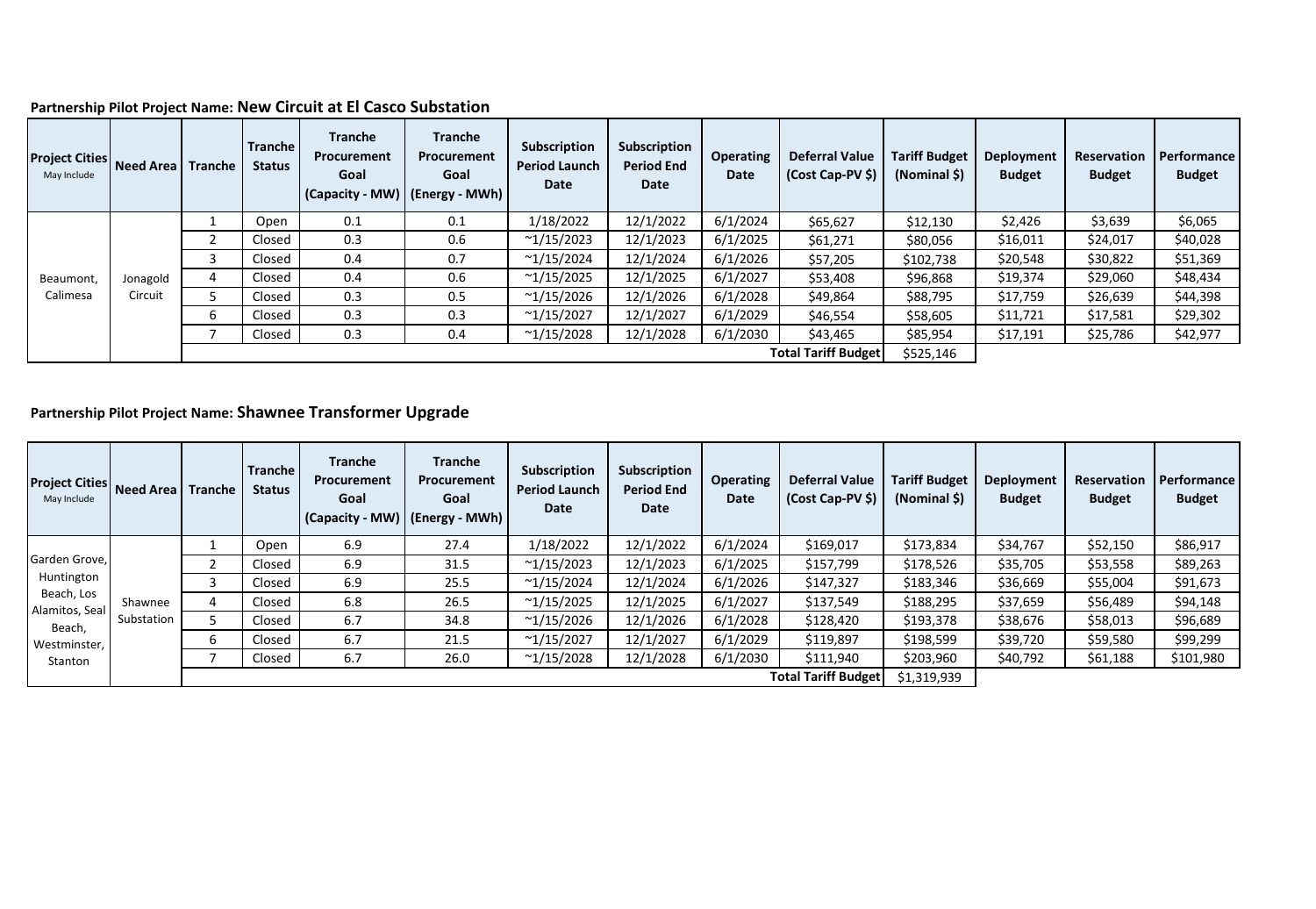#### **Partnership Pilot Project Name: Santa Clara-Colonia 66kV Subtransmission Line Rebuild**

| <b>Project Cities Need Area Tranche</b><br>May Include |                                      |   | Tranche<br><b>Status</b> | Tranche<br>Procurement<br>Goal | <b>Tranche</b><br>Procurement<br>Goal<br>(Capacity - MW)   (Energy - MWh) | Subscription<br><b>Period Launch</b><br>Date | Subscription<br><b>Period End</b><br>Date | <b>Operating</b><br>Date | <b>Deferral Value</b><br>(Cost Cap-PV \$) | <b>Tariff Budget</b><br>(Nominal \$) | Deployment<br><b>Budget</b> | <b>Reservation</b><br><b>Budget</b> | Performance<br><b>Budget</b> |
|--------------------------------------------------------|--------------------------------------|---|--------------------------|--------------------------------|---------------------------------------------------------------------------|----------------------------------------------|-------------------------------------------|--------------------------|-------------------------------------------|--------------------------------------|-----------------------------|-------------------------------------|------------------------------|
|                                                        |                                      |   | Open                     | 3.0                            | 11.6                                                                      | 1/18/2022                                    | 12/1/2023                                 | 6/1/2025                 | \$2,697,487                               | \$255,891                            | \$51,178                    | \$76,767                            | \$127,945                    |
|                                                        | Santa Clara-<br>Colonia<br>Subtrans- |   | Closed                   | 10.9                           | 70.9                                                                      | ~1/15/2023                                   | 12/1/2024                                 | 6/1/2026                 | \$2,503,351                               | \$1,720,423                          | \$344,085                   | \$516,127                           | \$860,211                    |
|                                                        |                                      |   | Closed                   | 19.3                           | 120.2                                                                     | ~1/15/2024                                   | 12/1/2025                                 | 6/1/2027                 | \$2,323,191                               | \$3,208,383                          | \$641,677                   | \$962,515                           | \$1,604,191                  |
| Oxnard,<br>Camarillo                                   |                                      | 4 | Closed                   | 20.1                           | 158.7                                                                     | ~1/15/2025                                   | 12/1/2026                                 | 6/1/2028                 | \$2,156,003                               | \$4,659,628                          | \$931,926                   | \$1,397,889                         | \$2,329,814                  |
|                                                        | mission Line                         |   | Closed                   | 22.2                           | 160.3                                                                     | $^{\sim}1/15/2026$                           | 12/1/2027                                 | 6/1/2029                 | \$2,000,850                               | \$5,177,267                          | \$1,035,453                 | \$1,553,180                         | \$2,588,634                  |
|                                                        |                                      | 6 | Closed                   | 22.3                           | 172.6                                                                     | ~1/15/2027                                   | 12/1/2028                                 | 6/1/2030                 | \$1,856,868                               | \$6,131,977                          | \$1,226,395                 | \$1,839,593                         | \$3,065,989                  |
|                                                        |                                      |   |                          |                                |                                                                           |                                              |                                           |                          | <b>Total Tariff Budget</b>                | \$21,153,569                         |                             |                                     |                              |

#### **Definitions**

- **Tranche-** Procurement efforts needed to defer the planned investment for its full deferral term.
- **Tranche Procurement Goal (Capacity)-** The forecasted peak capacity (MW) procurement need for the specified tranche of distribution deferral services SCE must receive in order to defer the planned investment for one tranche.
- **Tranche Procurement Goal (Energy)** The total forecasted energy need (MWh) in the specified tranche that corresponds to the Amount of Capacity to be Procured.
- **Subscription Period Launch Date** The date SCE will open the subscription period for a specific project, when aggregators or energy solutions providers may begin submitting Offer Reservations for all or part of the procurement need.
- **Subscription Period End Date** The date SCE will end the subscription period and no longer attempt to procure DERs for the associated project if the total amount of capacity/energy to be procured has not been met. If the procurement need has not been met prior to the Contingency Date, SCE will move forward with the planned investment.
- **Operating Date-** The date (day, month, year) by which the traditional planned investment would need to be operational by.
- **Tranche Status-** Indicates whether a specific tranche for a project is Open or Closed.
- **Deferral Value (Cost Cap)-** The real economic carrying charge of deferring the revenue requirement associated with the traditional capital investment for one associated procurement tranche.
- **Tariff Budget-** The total budget SCE can allocate to aggregators under each Partnership Pilot project. It is equal to 85% of the deferral value (cost cap).
- **Deployment Payment Budget-** The budget SCE can allocate amongst the aggregators for deploying a new DER under a Partnership Pilot project. Only new DER deployments are eligible to receive this payment. It is equal to 20% of the Tariff Budget.
- **Reservation Payment Budget-** The budget SCE can allocate amongst the aggregators for reserving a DER for dispatch under a Partnership Pilot project. It is equal to 30% of the Tariff Budget.
- **Performance Payment Budget-** The budget SCE can allocate amongst the aggregators for dispatching a DER under a Partnership Pilot project. Performance payments are only paid to aggregators who dispatch DERs according to contracted grid needs, and upon that DERs' performance. It is equal to 50% of the Tariff Budget.
- **Energy Storage Charging Allowed?-** Indicates that the project area has limited grid charging capability for new projects. Where the indicator is "No", SCE will not be accepting stand-alone Behind-the-Meter (BTM) Energy Storage that is not paired with another offer for offsetting generation or load drop that will facilitate charging of the energy storage project.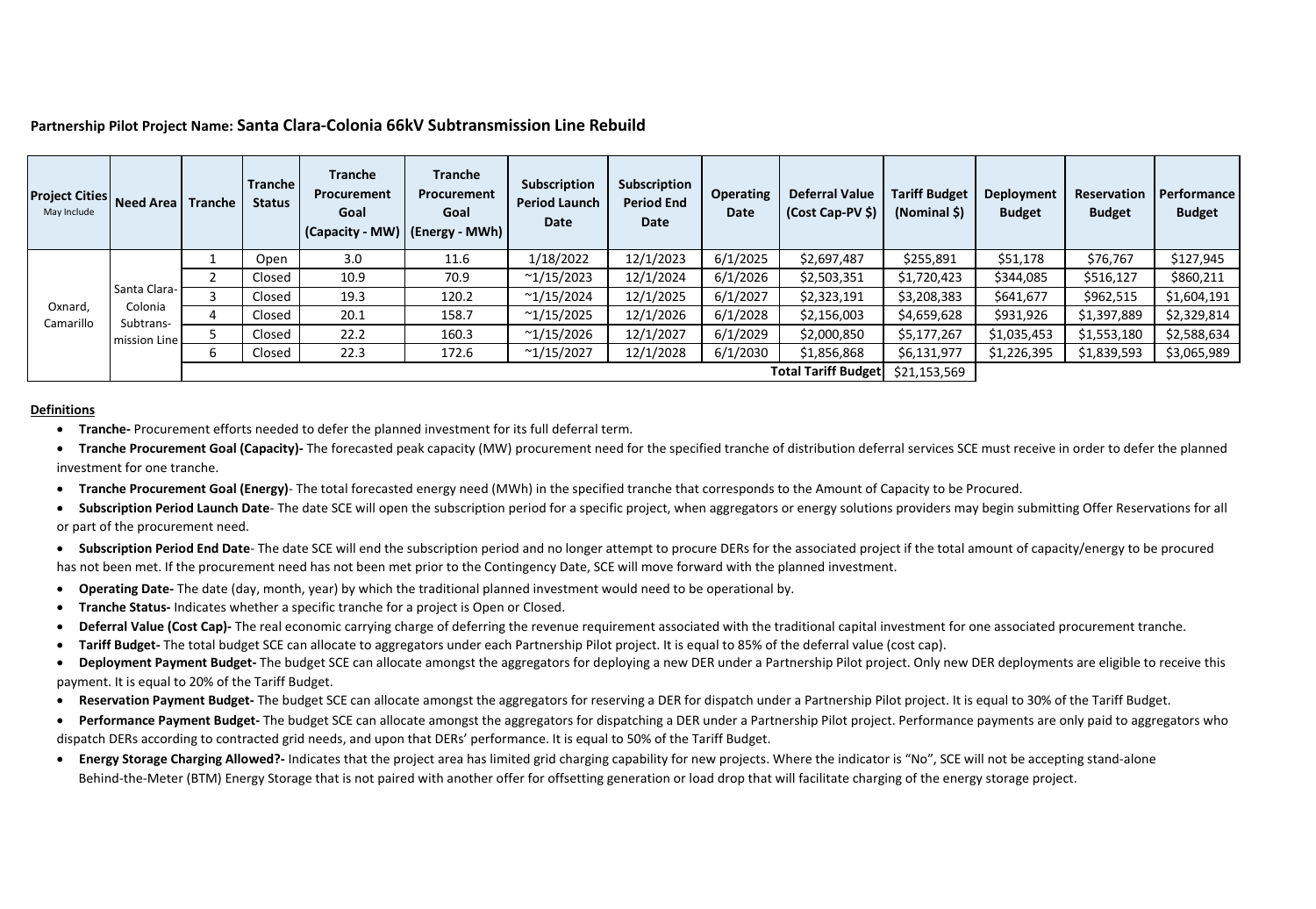# **Partnership Pilot Project Name: New Circuit at El Casco Substation**

|                |      |               |                  |                         |                     |                                      |                             |               |               | Deployment       | <b>Reservation</b> | Performance      |
|----------------|------|---------------|------------------|-------------------------|---------------------|--------------------------------------|-----------------------------|---------------|---------------|------------------|--------------------|------------------|
|                |      |               | Payment          | Payment                 | Payment             |                                      |                             |               |               |                  |                    |                  |
|                |      |               |                  | <b>JONAGOLD CIRCUIT</b> |                     |                                      |                             |               |               | $=$ (Deployment  | $=$ (Reservation   | =(Performance    |
|                |      |               |                  |                         |                     |                                      |                             |               |               | Budget/120% kWh  | Budget/120% kWh    | Budget/120% kWh  |
|                |      |               |                  | 120% Tranche            |                     |                                      |                             |               |               | need)/# of days) | need)/# of days)   | need)/# of days) |
|                |      |               |                  | Performance             |                     |                                      |                             |               |               |                  |                    |                  |
| <b>Tranche</b> | Year | <b>Season</b> | <b>Need Days</b> | <b>Procurement Goal</b> | # of<br><b>Days</b> | <b>Tariff Budget</b><br>(Nominal \$) | Deployment<br><b>Budget</b> | <b>Budget</b> | <b>Budget</b> | \$/kWh           | \$/kWh             | \$/kWh           |
|                |      |               |                  | (Energy - kWh)          |                     |                                      |                             |               |               |                  |                    |                  |
|                | 2024 | Summer        | Monday-Sunday    | 120                     | 153                 | \$12,130                             | \$2,426                     | \$3,639       | \$6,065       | \$0.13213        | \$0.19820          | \$0.33033        |
|                | 2025 | Summer        | Monday-Sunday    | 720                     | 153                 | \$80,056                             | \$16,011                    | \$24,017      | \$40,028      | \$0.14534        | \$0.21802          | \$0.36336        |
| 3              | 2026 | Summer        | Monday-Sunday    | 840                     | 153                 | \$102,738                            | \$20,548                    | \$30,822      | \$51,369      | \$0.15988        | \$0.23982          | \$0.39970        |
| 4              | 2027 | Summer        | Monday-Sunday    | 720                     | 153                 | \$96,868                             | \$19,374                    | \$29,060      | \$48,434      | \$0.17587        | \$0.26380          | \$0.43967        |
| 5              | 2028 | Summer        | Monday-Sunday    | 600                     | 153                 | \$88,795                             | \$17,759                    | \$26,639      | \$44,398      | \$0.19345        | \$0.29018          | \$0.48363        |
| 6              | 2029 | Summer        | Monday-Sunday    | \$29,302                | \$0.21280           | \$0.31920                            | \$0.53200                   |               |               |                  |                    |                  |
|                | 2030 | Summer        | Monday-Sunday    | 480                     | 153                 | \$85,954                             | \$17,191                    | \$25,786      | \$42,977      | \$0.23408        | \$0.35112          | \$0.58520        |

## **Partnership Pilot Project Name: Shawnee Transformer Upgrade**

|         |      |        |                    |                  | Deployment       | <b>Reservation</b> | Performance   |               |               |         |           |           |
|---------|------|--------|--------------------|------------------|------------------|--------------------|---------------|---------------|---------------|---------|-----------|-----------|
|         |      |        | Payment            | Payment          | Payment          |                    |               |               |               |         |           |           |
|         |      |        | $=$ (Deployment    | $=$ (Reservation | =(Performance    |                    |               |               |               |         |           |           |
|         |      |        | Budget/120% kWh    | Budget/120% kWh  | Budget/120% kWh  |                    |               |               |               |         |           |           |
|         |      |        | need)/# of days)   | need)/# of days) | need)/# of days) |                    |               |               |               |         |           |           |
|         |      |        |                    | Performance      |                  |                    |               |               |               |         |           |           |
| Tranche | Year | Season | <b>Need Days</b>   |                  | \$/kWh           | \$/kWh             | \$/kWh        |               |               |         |           |           |
|         |      |        |                    | (Energy - kWh)   | Days             | (Nominal \$)       | <b>Budget</b> | <b>Budget</b> | <b>Budget</b> |         |           |           |
|         | 2024 | Summer | Monday-Friday Only | 32,880           | 109              | \$173,834          | \$34,767      | \$52,150      | \$86,917      | 0.00970 | \$0.01455 | \$0.02425 |
|         | 2025 | Summer | Monday-Friday Only | 37,800           | 110              | \$178,526          | \$35,705      | \$53,558      | \$89,263      | 0.00859 | \$0.01288 | \$0.02147 |
|         | 2026 | Summer | Monday-Friday Only | 30,600           | 110              | \$183,346          | \$36,669      | \$55,004      | \$91,673      | 0.01089 | \$0.01634 | \$0.02724 |
| 4       | 2027 | Summer | Monday-Friday Only | 31,800           | 109              | \$188,295          | \$37,659      | \$56,489      | \$94,148      | 0.01086 | \$0.01630 | \$0.02716 |
| 5.      | 2028 | Summer | Monday-Friday Only | 41,760           | 109              | \$193,378          | \$38,676      | \$58,013      | \$96,689      | 0.00850 | \$0.01275 | \$0.02124 |
| 6       | 2029 | Summer | Monday-Friday Only | \$99,299         | 0.01695          | \$0.02542          | \$0.04237     |               |               |         |           |           |
|         | 2030 | Summer | Monday-Friday Only | 31,200           | 109              | \$203,960          | \$40,792      | \$61,188      | \$101,980     | 0.01199 | \$0.01799 | \$0.02999 |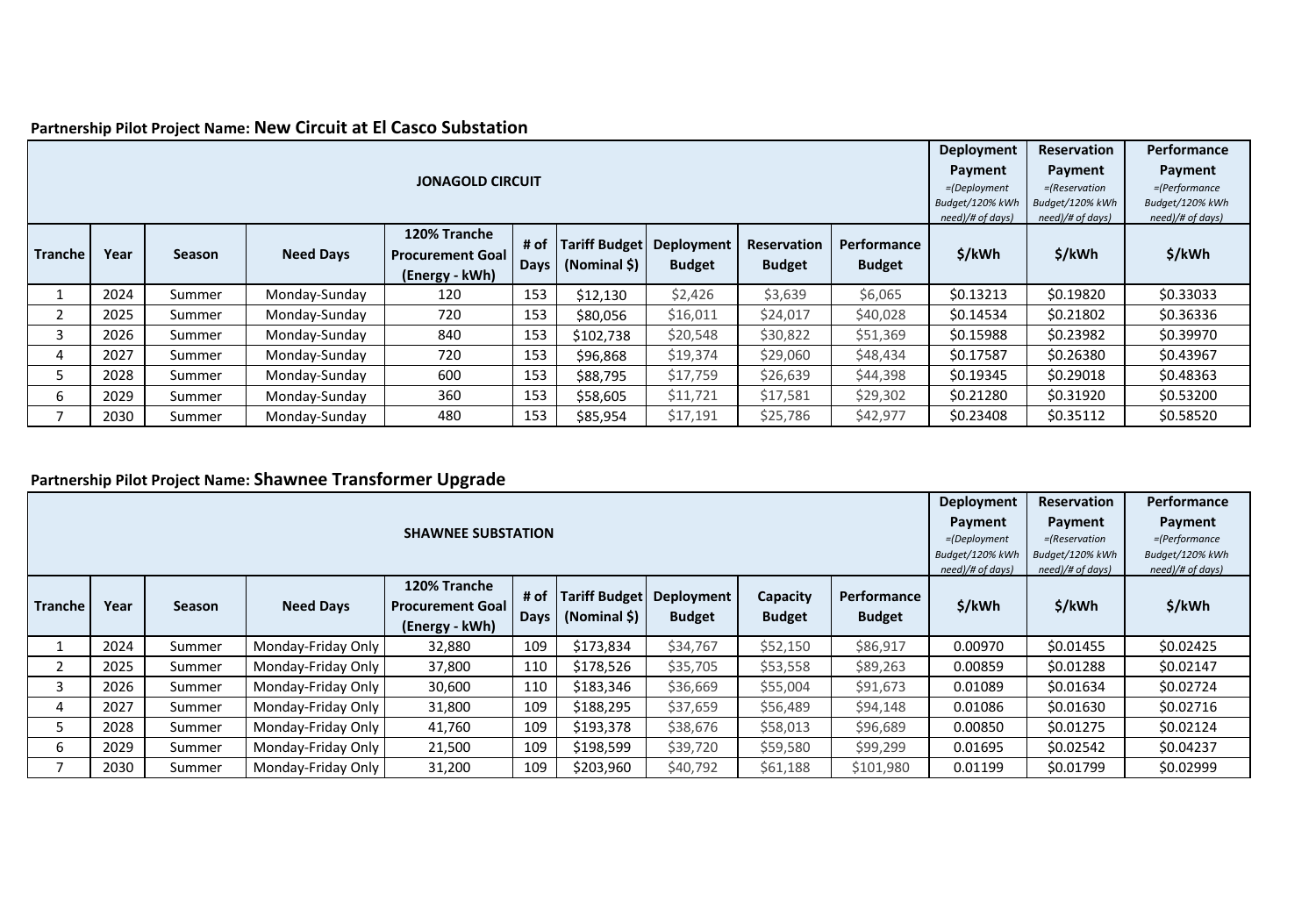|         |      |            |                    | <b>COLONIA SUBSTATION</b>                                 |                     |                                      |                             |                           |                              | Deployment<br>Payment<br>$=$ (Deployment<br>Budget/120% kWh<br>need)/# of days) | <b>Reservation</b><br>Payment<br>$=$ (Reservation<br>Budget/120% kWh<br>need)/# of days) | Performance<br>Payment<br>=(Performance<br>Budget/120% kWh<br>need)/# of days) |
|---------|------|------------|--------------------|-----------------------------------------------------------|---------------------|--------------------------------------|-----------------------------|---------------------------|------------------------------|---------------------------------------------------------------------------------|------------------------------------------------------------------------------------------|--------------------------------------------------------------------------------|
| Tranche | Year | Season     | <b>Need Days</b>   | 120% Tranche<br><b>Procurement Goal</b><br>(Energy - kWh) | # of<br><b>Days</b> | <b>Tariff Budget</b><br>(Nominal \$) | Deployment<br><b>Budget</b> | Capacity<br><b>Budget</b> | Performance<br><b>Budget</b> | \$/kWh                                                                          | \$/kWh                                                                                   | \$/kWh                                                                         |
|         | 2025 | Summer     | Monday-Friday Only | 13,920                                                    | 110                 | \$255,891                            | \$51,178                    | \$76,767                  | \$127,945                    | \$0.03342                                                                       | \$0.05014                                                                                | \$0.08356                                                                      |
|         | 2026 | Summer     | Monday-Friday Only | 85.080                                                    | 110                 | \$1,720,423                          | \$344,085                   | \$516,127                 | \$860,211                    | \$0.03677                                                                       | \$0.05515                                                                                | \$0.09191                                                                      |
| 3       | 2027 | Year-round | Monday-Friday Only | 144,240                                                   | 261                 | \$3,208,383                          | \$641,677                   | \$962,515                 | \$1,604,191                  | \$0.01704                                                                       | \$0.02557                                                                                | \$0.04261                                                                      |
| 4       | 2028 | Year-round | Monday-Friday Only | 190,440                                                   | 260                 | \$4,659,628                          | \$931,926                   | \$1,397,889               | \$2,329,814                  | \$0.01882                                                                       | \$0.02823                                                                                | \$0.04705                                                                      |
| 5       | 2029 | Year-round | Monday-Friday Only | \$2,588,634                                               | \$0.02062           | \$0.03094                            | \$0.05156                   |                           |                              |                                                                                 |                                                                                          |                                                                                |
| 6       | 2030 | Year-round | Monday-Friday Only | 207,120                                                   | 261                 | \$6,131,977                          | \$1,226,395                 | \$1,839,593               | \$3,065,989                  | \$0.02269                                                                       | \$0.03403                                                                                | \$0.05672                                                                      |

## **Partnership Pilot Project Name: Santa Clara-Colonia 66kV Subtransmission Line Rebuild**

#### **Definitions:**

• **Season**- The seasons in which the need is forecasted to occur and the months we will be procuring for; Summer (June-October); Year-Round (January-December)

• **Need Days**- The days of the week in which the need is forecasted to occur and the days we will be procuring for.

• **# of Days**- The total amount of Need Days in a Season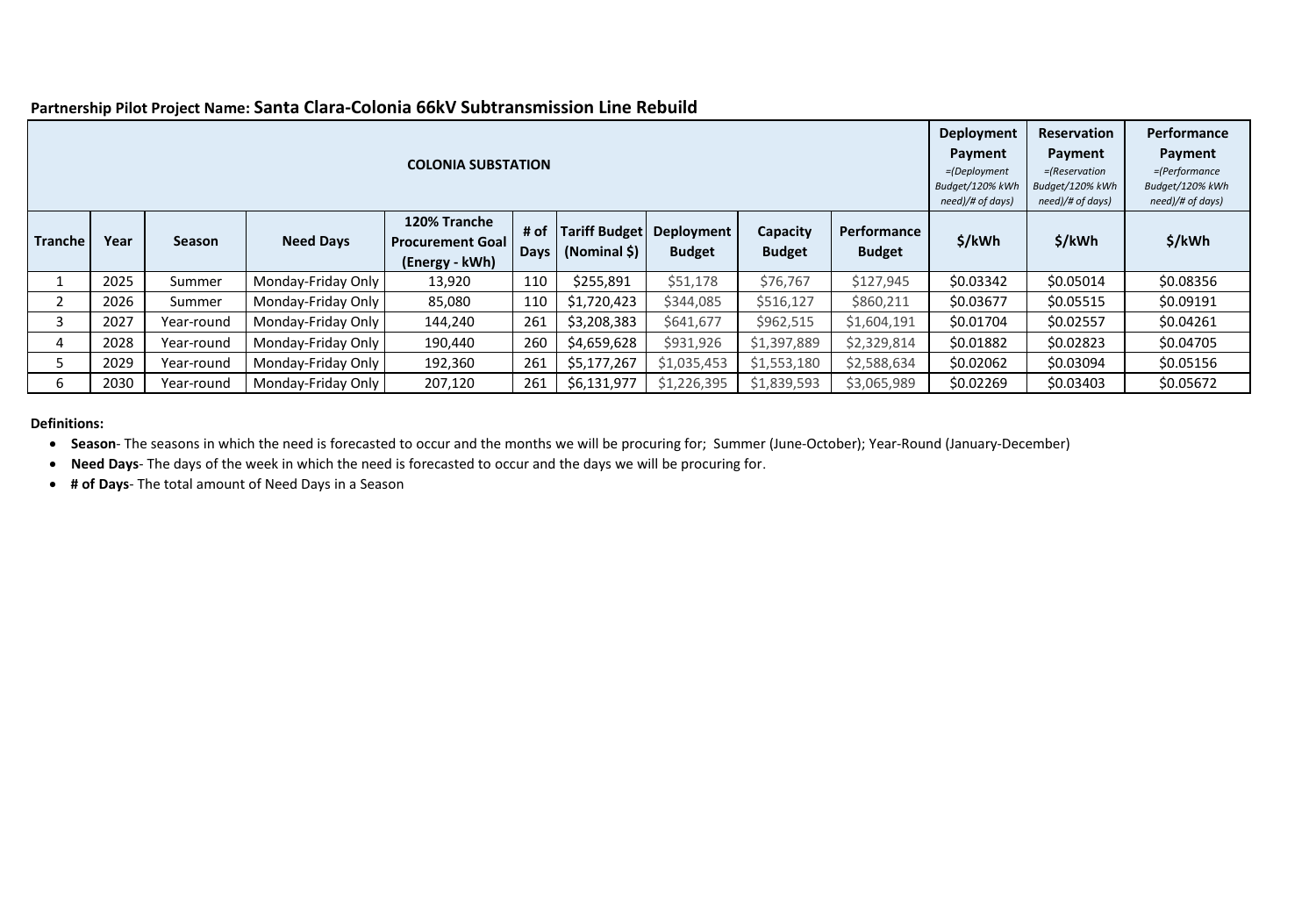|                | <b>New Circuit El Casco Project</b><br>(All hours have to meet 90% of the need before contracts can be signed) |                           |                          |                           |                                   |                |                                      |                |                              |                            |                        |                           |                                   |                           |                                   |
|----------------|----------------------------------------------------------------------------------------------------------------|---------------------------|--------------------------|---------------------------|-----------------------------------|----------------|--------------------------------------|----------------|------------------------------|----------------------------|------------------------|---------------------------|-----------------------------------|---------------------------|-----------------------------------|
|                | 2024-Jonagold Circuit (Tranche 1)                                                                              |                           |                          |                           |                                   |                |                                      |                |                              |                            |                        |                           |                                   |                           |                                   |
| Hour<br>Ending | Peak Hourly<br>Need<br>(MW)                                                                                    | Reservation<br>Level (MW) | $\%$<br>Reserved<br>(MW) | 90% Goal<br><b>Status</b> | <b>100% Goal</b><br><b>Status</b> | (MW)           | 120% Goal 120% Goal<br><b>Status</b> | Hour<br>Ending | Peak Hourly<br>Need<br>(MWh) | Reservation<br>Level (MWh) | %<br>Reserved<br>(MWh) | 90% Goal<br><b>Status</b> | <b>100% Goal</b><br><b>Status</b> | <b>120% Goal</b><br>(MWh) | <b>120% Goal</b><br><b>Status</b> |
|                | $\Omega$                                                                                                       | 0                         | Οl                       | <b>NA</b>                 | <b>NA</b>                         | $\mathbf{0}$   | <b>NA</b>                            | $\mathbf{1}$   | $\Omega$                     | $\Omega$                   | $\overline{0}$         | <b>NA</b>                 | <b>NA</b>                         | 0                         | <b>NA</b>                         |
| $\mathcal{P}$  | $\Omega$                                                                                                       | $\mathbf 0$               | $\Omega$                 | <b>NA</b>                 | <b>NA</b>                         | $\mathbf{0}$   | <b>NA</b>                            | $\overline{2}$ | $\overline{0}$               | $\Omega$                   | $\overline{0}$         | <b>NA</b>                 | <b>NA</b>                         | $\overline{0}$            | <b>NA</b>                         |
| 3              | $\Omega$                                                                                                       | $\mathbf 0$               | οI                       | <b>NA</b>                 | <b>NA</b>                         | $\overline{0}$ | <b>NA</b>                            | 3              | $\mathbf{0}$                 | $\Omega$                   | $\overline{0}$         | <b>NA</b>                 | <b>NA</b>                         | $\overline{0}$            | <b>NA</b>                         |
| 4              | 0                                                                                                              | $\mathbf 0$               | $\Omega$                 | <b>NA</b>                 | <b>NA</b>                         | $\mathbf{0}$   | <b>NA</b>                            | 4              | 0                            | $\Omega$                   | $\overline{0}$         | <b>NA</b>                 | <b>NA</b>                         | $\mathbf{0}$              | <b>NA</b>                         |
| 5              | $\Omega$                                                                                                       | $\Omega$                  | οI                       | <b>NA</b>                 | <b>NA</b>                         | $\overline{0}$ | <b>NA</b>                            | 5              | $\overline{0}$               | $\Omega$                   | $\Omega$               | <b>NA</b>                 | <b>NA</b>                         | $\Omega$                  | <b>NA</b>                         |
| 6              | $\Omega$                                                                                                       | $\Omega$                  | $\Omega$                 | <b>NA</b>                 | <b>NA</b>                         | $\overline{0}$ | <b>NA</b>                            | 6              | $\Omega$                     | $\Omega$                   | $\Omega$               | <b>NA</b>                 | <b>NA</b>                         | $\Omega$                  | <b>NA</b>                         |
| $\overline{7}$ | $\Omega$                                                                                                       | $\mathbf 0$               | οI                       | <b>NA</b>                 | <b>NA</b>                         | $\overline{0}$ | <b>NA</b>                            | $\overline{7}$ | $\mathbf 0$                  | $\Omega$                   | $\overline{0}$         | <b>NA</b>                 | <b>NA</b>                         | $\overline{0}$            | <b>NA</b>                         |
| 8              | $\Omega$                                                                                                       | $\Omega$                  | $\Omega$                 | <b>NA</b>                 | <b>NA</b>                         | $\overline{0}$ | <b>NA</b>                            | 8              | $\Omega$                     | $\Omega$                   | $\Omega$               | <b>NA</b>                 | <b>NA</b>                         | $\Omega$                  | <b>NA</b>                         |
| 9              | $\Omega$                                                                                                       | $\Omega$                  | οI                       | <b>NA</b>                 | <b>NA</b>                         | $\overline{0}$ | <b>NA</b>                            | 9              | $\overline{0}$               | $\Omega$                   | $\Omega$               | <b>NA</b>                 | <b>NA</b>                         | $\Omega$                  | <b>NA</b>                         |
| 10             | $\Omega$                                                                                                       | $\mathbf 0$               | $\Omega$                 | <b>NA</b>                 | <b>NA</b>                         | $\overline{0}$ | <b>NA</b>                            | 10             | $\Omega$                     | $\Omega$                   | $\Omega$               | <b>NA</b>                 | <b>NA</b>                         | $\overline{0}$            | <b>NA</b>                         |
| 11             | $\Omega$                                                                                                       | $\mathbf 0$               | Οl                       | <b>NA</b>                 | <b>NA</b>                         | $\mathbf{0}$   | <b>NA</b>                            | 11             | 0                            | $\Omega$                   | $\Omega$               | <b>NA</b>                 | <b>NA</b>                         | $\overline{0}$            | <b>NA</b>                         |
| 12             | $\Omega$                                                                                                       | $\mathbf 0$               | $\Omega$                 | <b>NA</b>                 | <b>NA</b>                         | $\overline{0}$ | <b>NA</b>                            | 12             | $\mathbf 0$                  | $\Omega$                   | $\overline{0}$         | <b>NA</b>                 | <b>NA</b>                         | $\overline{0}$            | <b>NA</b>                         |
| 13             | $\Omega$                                                                                                       | $\Omega$                  | Οl                       | <b>NA</b>                 | <b>NA</b>                         | $\mathbf{0}$   | <b>NA</b>                            | 13             | $\overline{0}$               | $\Omega$                   | $\Omega$               | <b>NA</b>                 | <b>NA</b>                         | $\Omega$                  | <b>NA</b>                         |
| 14             | $\Omega$                                                                                                       | $\mathbf 0$               | $\Omega$                 | <b>NA</b>                 | <b>NA</b>                         | $\overline{0}$ | <b>NA</b>                            | 14             | $\mathbf 0$                  | $\Omega$                   | $\Omega$               | <b>NA</b>                 | <b>NA</b>                         | $\overline{0}$            | <b>NA</b>                         |
| 15             | $\Omega$                                                                                                       | $\mathbf 0$               | $\Omega$                 | <b>NA</b>                 | <b>NA</b>                         | $\mathbf{0}$   | <b>NA</b>                            | 15             | $\mathbf 0$                  | $\Omega$                   | $\Omega$               | <b>NA</b>                 | <b>NA</b>                         | $\mathbf{0}$              | <b>NA</b>                         |
| 16             | $\Omega$                                                                                                       | $\mathbf 0$               | Οl                       | <b>NA</b>                 | <b>NA</b>                         | $\mathbf{0}$   | <b>NA</b>                            | 16             | $\mathbf 0$                  | $\Omega$                   | $\Omega$               | <b>NA</b>                 | <b>NA</b>                         | $\mathbf{0}$              | <b>NA</b>                         |
| 17             | 0.1                                                                                                            | $\mathbf{0}$              | $\Omega$                 | <b>Under</b>              | <b>Under</b>                      | 0.12           | <b>Under</b>                         | 17             | 0.1                          | $\Omega$                   | $\Omega$               | <b>Under</b>              | <b>Under</b>                      | 0.12                      | <b>Under</b>                      |
| 18             | $\Omega$                                                                                                       | $\mathbf 0$               | ΩI                       | <b>NA</b>                 | <b>NA</b>                         | $\overline{0}$ | <b>NA</b>                            | 18             | $\mathbf 0$                  | $\Omega$                   | $\Omega$               | <b>NA</b>                 | <b>NA</b>                         | $\Omega$                  | <b>NA</b>                         |
| 19             | $\Omega$                                                                                                       | $\mathbf 0$               | $\Omega$                 | <b>NA</b>                 | <b>NA</b>                         | $\mathbf{0}$   | <b>NA</b>                            | 19             | $\Omega$                     | $\Omega$                   | $\Omega$               | <b>NA</b>                 | <b>NA</b>                         | $\mathbf{0}$              | <b>NA</b>                         |
| 20             | $\overline{0}$                                                                                                 | $\mathbf 0$               | οI                       | <b>NA</b>                 | <b>NA</b>                         | $\overline{0}$ | <b>NA</b>                            | 20             | $\mathbf 0$                  | $\mathbf 0$                | $\overline{0}$         | <b>NA</b>                 | <b>NA</b>                         | $\overline{0}$            | <b>NA</b>                         |
| 21             | $\Omega$                                                                                                       | $\mathbf 0$               | $\Omega$                 | <b>NA</b>                 | <b>NA</b>                         | $\overline{0}$ | <b>NA</b>                            | 21             | $\mathbf 0$                  | $\Omega$                   | $\Omega$               | <b>NA</b>                 | <b>NA</b>                         | $\mathbf{0}$              | <b>NA</b>                         |
| 22             | $\Omega$                                                                                                       | $\mathbf 0$               | οI                       | <b>NA</b>                 | <b>NA</b>                         | $\mathbf 0$    | <b>NA</b>                            | 22             | $\overline{0}$               | $\Omega$                   | $\Omega$               | <b>NA</b>                 | <b>NA</b>                         | $\overline{0}$            | <b>NA</b>                         |
| 23             | $\Omega$                                                                                                       | $\mathbf 0$               | $\Omega$                 | <b>NA</b>                 | <b>NA</b>                         | $\overline{0}$ | <b>NA</b>                            | 23             | $\mathbf 0$                  | $\Omega$                   | $\Omega$               | <b>NA</b>                 | <b>NA</b>                         | $\Omega$                  | <b>NA</b>                         |
| 24             | $\Omega$                                                                                                       | $\mathbf 0$               | $\overline{0}$           | <b>NA</b>                 | <b>NA</b>                         | $\overline{0}$ | <b>NA</b>                            | 24             | 0                            | $\Omega$                   | $\overline{0}$         | <b>NA</b>                 | <b>NA</b>                         | $\Omega$                  | <b>NA</b>                         |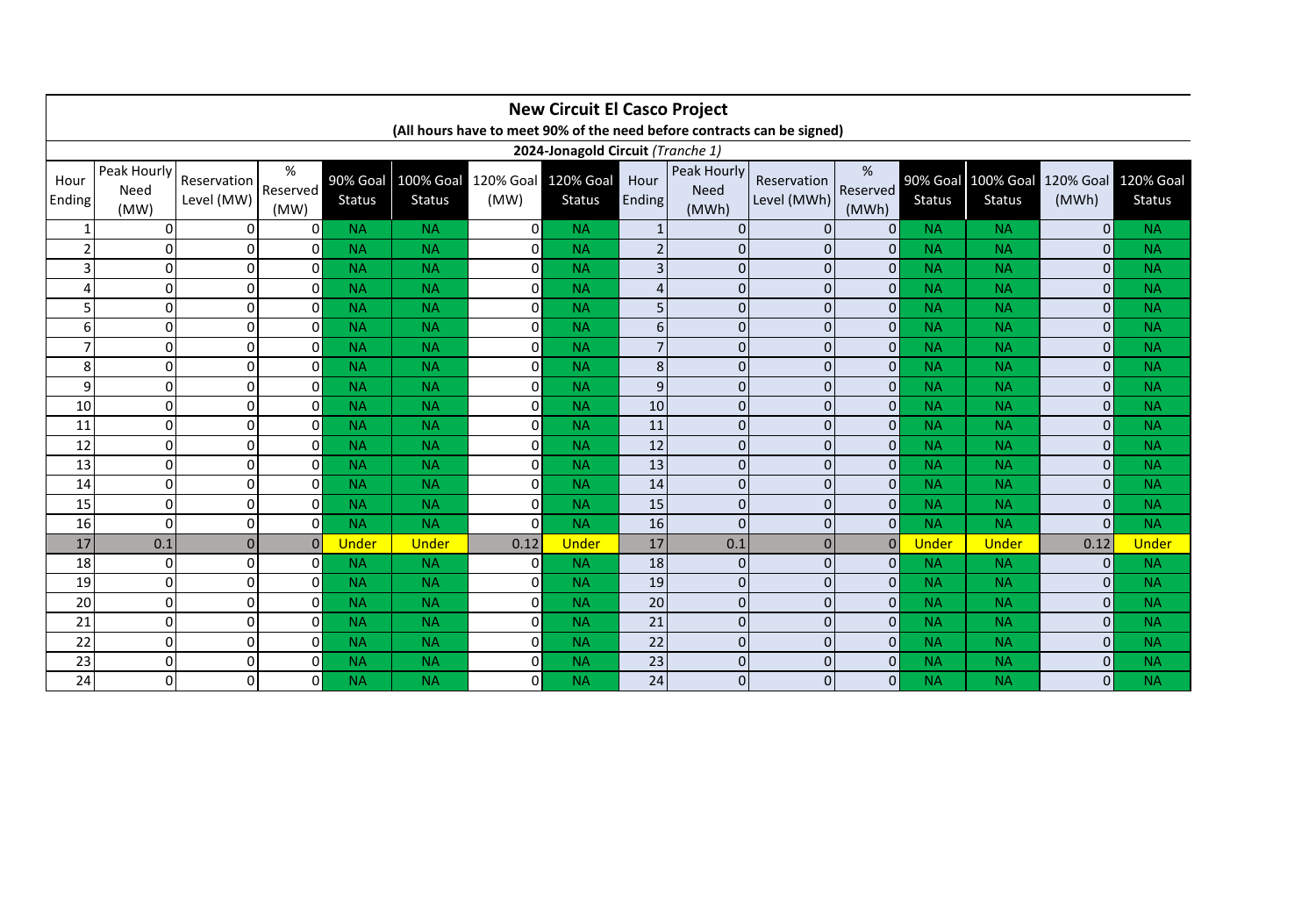|                     | <b>Shawnee Transformer Upgrade</b>                                                                             |                           |                                  |                              |                                   |                             |                              |                     |                            |                      |                          |                           |                        |                           |                              |
|---------------------|----------------------------------------------------------------------------------------------------------------|---------------------------|----------------------------------|------------------------------|-----------------------------------|-----------------------------|------------------------------|---------------------|----------------------------|----------------------|--------------------------|---------------------------|------------------------|---------------------------|------------------------------|
|                     | (All hours have to meet 90% of the need before contracts can be signed)<br>2024-Shawnee Substation (Tranche 1) |                           |                                  |                              |                                   |                             |                              |                     |                            |                      |                          |                           |                        |                           |                              |
|                     |                                                                                                                |                           |                                  |                              |                                   |                             |                              |                     |                            |                      |                          |                           |                        |                           |                              |
| Hour<br>Ending      | Peak Hourly<br>Need                                                                                            | Reservation<br>Level (MW) | %<br>Reserved                    | 90% Goal<br><b>Status</b>    | <b>100% Goal</b><br><b>Status</b> | 120% Goal 120% Goal<br>(MW) | <b>Status</b>                | Hour<br>Ending      | Peak Hourly<br><b>Need</b> | Reservation<br>Level | %<br>Reserved            | 90% Goal<br><b>Status</b> | 100%<br>Goal           | <b>120% Goal</b><br>(MWh) | 120%<br>Goal                 |
|                     | (MW)                                                                                                           |                           | (MW)                             |                              |                                   |                             |                              |                     | (MWh)                      | (MWh)                | (MWh)                    |                           | <b>Status</b>          |                           | <b>Status</b>                |
| $\mathbf{1}$        | 0                                                                                                              | 0                         | 0                                | <b>NA</b>                    | <b>NA</b>                         | $\overline{0}$              | <b>NA</b>                    | $\mathbf{1}$        | $\mathbf{0}$               | $\Omega$<br>$\Omega$ | $\mathbf{0}$             | <b>NA</b>                 | <b>NA</b>              | $\overline{0}$            | <b>NA</b>                    |
| $\overline{2}$      | 0                                                                                                              | 0                         | $\Omega$                         | <b>NA</b>                    | <b>NA</b>                         | $\Omega$                    | <b>NA</b>                    | $\overline{2}$      | $\Omega$                   |                      | $\Omega$                 | <b>NA</b>                 | <b>NA</b>              | $\Omega$                  | <b>NA</b>                    |
| 3                   | 0                                                                                                              | 0                         | 0                                | <b>NA</b>                    | <b>NA</b>                         | 0                           | <b>NA</b>                    | $\overline{3}$      | $\mathbf 0$                |                      | $\Omega$                 | <b>NA</b>                 | <b>NA</b>              | $\overline{0}$            | <b>NA</b>                    |
| 4                   | $\Omega$<br>$\Omega$                                                                                           | 0                         | <sub>0</sub><br>0                | <b>NA</b>                    | <b>NA</b>                         | $\overline{0}$              | <b>NA</b>                    | $\overline{4}$      | $\mathbf{0}$               | $\Omega$<br>$\Omega$ | $\mathbf{0}$             | <b>NA</b>                 | <b>NA</b>              | $\overline{0}$            | <b>NA</b>                    |
| 5                   | 0                                                                                                              | $\Omega$<br>$\Omega$      | $\Omega$                         | <b>NA</b>                    | <b>NA</b>                         | 0<br>$\overline{0}$         | <b>NA</b>                    | 5                   | $\mathbf 0$                | $\Omega$             | $\mathbf 0$              | <b>NA</b>                 | <b>NA</b>              | $\overline{0}$<br>0       | <b>NA</b>                    |
| 6<br>$\overline{7}$ | $\Omega$                                                                                                       | $\Omega$                  | 0                                | <b>NA</b><br><b>NA</b>       | <b>NA</b>                         | $\Omega$                    | <b>NA</b><br><b>NA</b>       | 6<br>$\overline{7}$ | $\mathbf{0}$<br>$\Omega$   | $\Omega$             | $\mathbf{0}$<br>$\Omega$ | <b>NA</b><br><b>NA</b>    | <b>NA</b><br><b>NA</b> | 0                         | <b>NA</b>                    |
|                     | 0                                                                                                              | $\Omega$                  | $\overline{0}$                   |                              | <b>NA</b>                         | $\mathsf{O}$                |                              | 8                   |                            | $\Omega$             | $\mathbf 0$              | <b>NA</b>                 |                        | $\overline{0}$            | <b>NA</b>                    |
| 8                   |                                                                                                                |                           | $\Omega$                         | <b>NA</b>                    | <b>NA</b>                         |                             | <b>NA</b>                    |                     | $\mathbf 0$<br>$\Omega$    | $\Omega$             |                          |                           | <b>NA</b>              |                           | <b>NA</b>                    |
| 9                   | 0                                                                                                              | $\Omega$                  | οI                               | <b>NA</b>                    | <b>NA</b>                         | $\mathsf{O}$                | <b>NA</b>                    | 9                   |                            |                      | $\Omega$                 | <b>NA</b>                 | <b>NA</b>              | 0                         | <b>NA</b>                    |
| 10                  | $\Omega$                                                                                                       | $\Omega$                  |                                  | <b>NA</b>                    | <b>NA</b>                         | $\mathsf{O}$                | <b>NA</b>                    | 10                  | $\overline{0}$             | $\Omega$             | $\mathbf{0}$             | <b>NA</b>                 | <b>NA</b>              | 0                         | <b>NA</b>                    |
| 11                  | 0                                                                                                              | $\Omega$                  | $\Omega$                         | <b>NA</b>                    | <b>NA</b>                         | $\Omega$<br>$\Omega$        | <b>NA</b>                    | 11                  | $\mathbf{0}$               | $\Omega$<br>$\Omega$ | $\Omega$                 | <b>NA</b>                 | <b>NA</b>              | $\Omega$<br>οl            | <b>NA</b>                    |
| 12                  | 0                                                                                                              | $\Omega$<br>$\Omega$      | $\overline{0}$<br>$\overline{0}$ | <b>NA</b>                    | <b>NA</b>                         | 3.96                        | <b>NA</b>                    | 12                  | $\mathbf 0$<br>3.3         | $\Omega$             | $\mathbf 0$<br>$\Omega$  | <b>NA</b><br><b>Under</b> | <b>NA</b>              |                           | <b>NA</b>                    |
| 13<br>14            | 3.3<br>5.6                                                                                                     | $\Omega$                  | $\Omega$                         | <b>Under</b><br><b>Under</b> | <b>Under</b><br><b>Under</b>      | 6.72                        | <b>Under</b><br><b>Under</b> | 13<br>14            | 5.6                        | $\Omega$             | $\Omega$                 | <b>Under</b>              | Under<br>Under         | 3.96<br>6.72              | <b>Under</b><br><b>Under</b> |
| 15                  | 6.9                                                                                                            | $\Omega$                  | $\Omega$                         | <b>Under</b>                 | <b>Under</b>                      | 8.28                        | <b>Under</b>                 | 15                  | 6.9                        | $\Omega$             | $\Omega$                 | <b>Under</b>              | <b>Under</b>           | 8.28                      | Under                        |
| 16                  | 6.9                                                                                                            | $\Omega$                  | $\Omega$                         | <b>Under</b>                 | <b>Under</b>                      | 8.28                        | <b>Under</b>                 | 16                  | 6.9                        | $\Omega$             | $\Omega$                 | <b>Under</b>              | <b>Under</b>           | 8.28                      | <b>Under</b>                 |
| 17                  | 4.3                                                                                                            | $\Omega$                  | $\Omega$                         | <b>Under</b>                 | <b>Under</b>                      | 5.16                        | <b>Under</b>                 | 17                  | 4.3                        | $\Omega$             | $\Omega$                 | <b>Under</b>              | <b>Under</b>           | 5.16                      | <b>Under</b>                 |
| 18                  | 0.4                                                                                                            | $\Omega$                  | $\Omega$                         | <b>Under</b>                 | <b>Under</b>                      | 0.48                        | <b>Under</b>                 | 18                  | 0.4                        |                      | $\Omega$                 | <b>Under</b>              | <b>Under</b>           | 0.48                      | <b>Under</b>                 |
| 19                  | $\Omega$                                                                                                       | 0                         | $\Omega$                         | <b>NA</b>                    | <b>NA</b>                         | 0                           | <b>NA</b>                    | 19                  | $\mathbf{0}$               | $\Omega$             | $\Omega$                 | <b>NA</b>                 | <b>NA</b>              | $\Omega$                  | <b>NA</b>                    |
| 20                  | 0                                                                                                              | 0                         | 0                                | <b>NA</b>                    | <b>NA</b>                         | 0                           | <b>NA</b>                    | 20                  | $\mathbf{0}$               | $\Omega$             | $\Omega$                 | <b>NA</b>                 | <b>NA</b>              | $\overline{0}$            | <b>NA</b>                    |
| 21                  | 0                                                                                                              | 0                         | 0                                | <b>NA</b>                    | <b>NA</b>                         | $\overline{0}$              | <b>NA</b>                    | 21                  | $\mathbf{0}$               | $\Omega$             | $\mathbf{0}$             | <b>NA</b>                 | <b>NA</b>              | 0                         | <b>NA</b>                    |
| 22                  | 0                                                                                                              | 0                         | 0                                | <b>NA</b>                    | <b>NA</b>                         | 0                           | <b>NA</b>                    | 22                  | $\Omega$                   | $\Omega$             | $\mathbf{0}$             | <b>NA</b>                 | <b>NA</b>              | $\overline{0}$            | <b>NA</b>                    |
| 23                  | 0                                                                                                              | 0                         | $\Omega$                         | <b>NA</b>                    | <b>NA</b>                         | $\overline{0}$              | <b>NA</b>                    | 23                  | $\mathbf{0}$               | $\Omega$             | $\mathbf{0}$             | <b>NA</b>                 | <b>NA</b>              | $\overline{0}$            | <b>NA</b>                    |
| 24                  | 0                                                                                                              | $\Omega$                  | $\Omega$                         | <b>NA</b>                    | <b>NA</b>                         | 0                           | <b>NA</b>                    | 24                  | $\mathbf 0$                | $\Omega$             | $\Omega$                 | <b>NA</b>                 | <b>NA</b>              | $\overline{0}$            | <b>NA</b>                    |